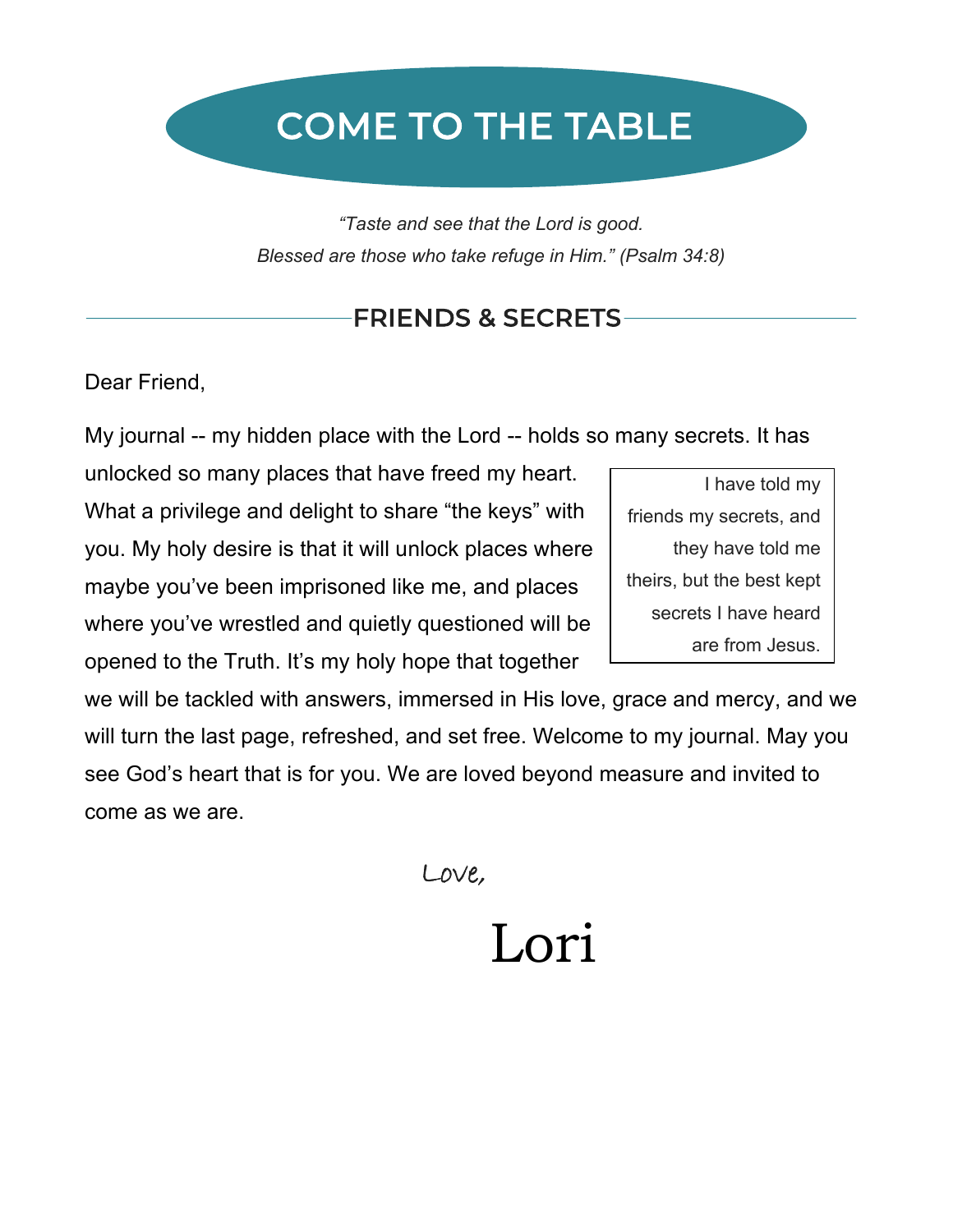# BEST KEPT SECRET

WE ARE HIS MOST PRIZED POSSESSIONS! The crescendo of all creation was us! God saved the best for last and calls us His favorite. (Genesis 1:31) Under the open skies, all creation worships Him. Yet over all that was created, we are His

Open your heart and lean in, let Him cup His hand around your ear and whisper His secrets to you.

most prized creation, made in His image and made for heart connection. (Genesis 1:27) It's true. Creation was finally complete once we arrived on the scene. Our God is all about heart connection and He made us to share it all. Nothing keeps Him at a distance. It's with a whisper that we can begin to connect with Him. It's in the visit God made in the flesh that He took away any obstacles on His end. It's in the opening of His

Holy Word that He whispers back the mysteries of life, one after another.

Have you ever really leaned into God's Word? Don't we all like secrets? So often secrets are tied to gossip. The secrets in God's word are tied to truth.

### **DEDICATION**

"Can a mother forget the baby at her breast and have no compassion on the child she has borne? Though she may forget, I will not forget you! See, I have engraved you on the palms of My hands; your walls are ever before Me." (Isaiah 49:15-16)

"Some will say, 'I belong to the Lord'; still others will write it on their hand 'The Lord's'." (Isaiah 44:5) I read this passage, and grabbing a pen, I wrote on the palm of my hand "The Lord's". The ink faded throughout the day and by nightfall was barely traceable. Tracing the Lord's hand in my life -- it became a holy illustration of His never fading faithfulness.